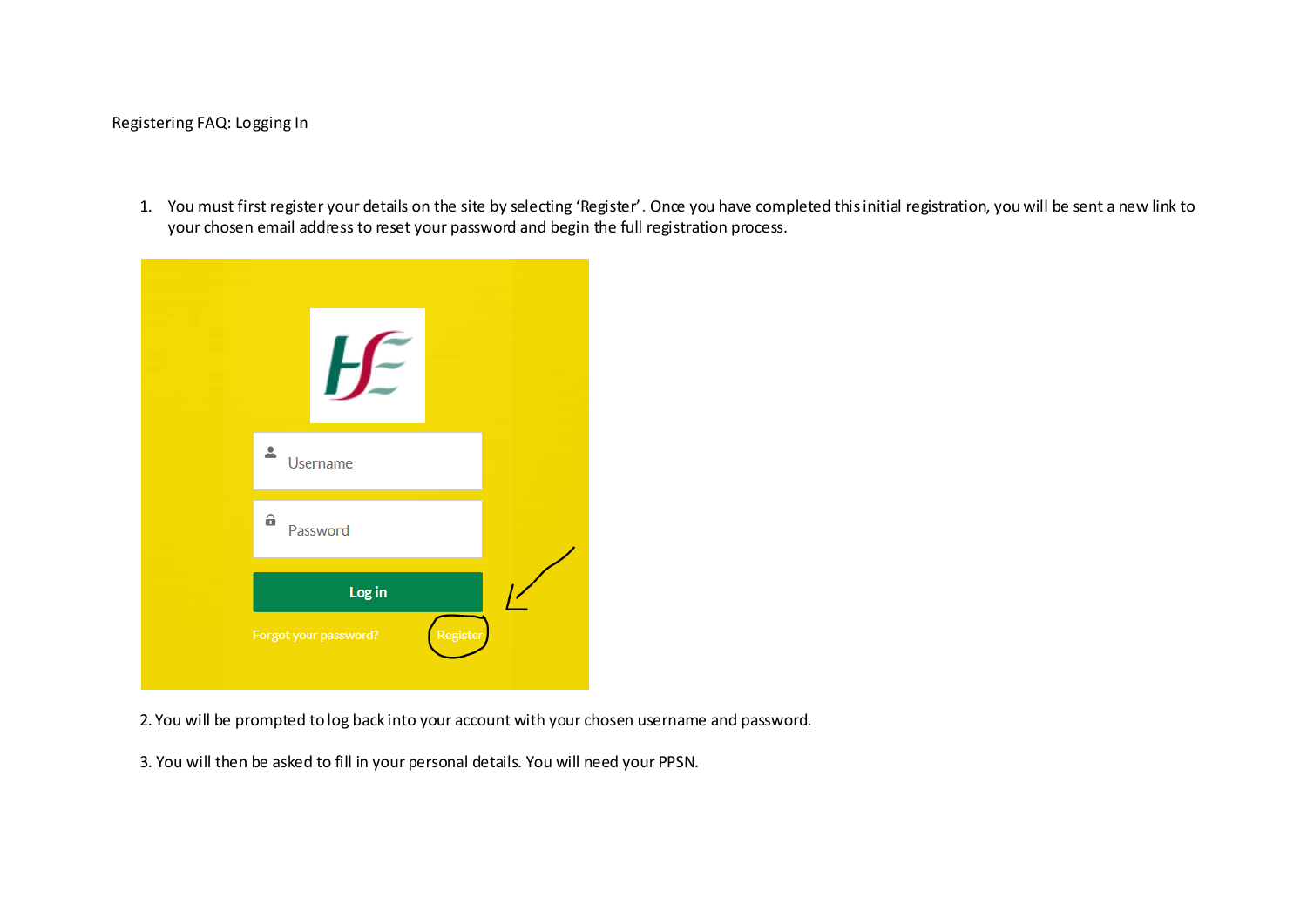- 4.. **Phone number** this field is sensitve to spaces, you must enter your number in the followign fomat: 353 8X XXXXXXX For example if your phone number is 087 1234567 you must enter it as: 353 87 1234567
- 5. You will then be asked to fill out details in realation to your specifc job:
	- 1) Type of account select 'Frontline Healthcare Worker' **(everyone should select this option - regardless of your role)**
	- 2) Priority again, select 'Frontline Healthcare Worker'
	- 3) Occupation select your occupation from the drop down menu (if your job is not listed choose 'other')

| <b>Specific</b>             |                          |
|-----------------------------|--------------------------|
| *Type of Account            |                          |
| Frontline Healthcare Worker | $\overline{\phantom{a}}$ |
| * Priority                  |                          |
| Frontline Healthcare Worker | $\overline{\phantom{a}}$ |
| *Occupation                 |                          |
| -- none selected --         | $\blacktriangle$         |
| Complete this field.        |                          |
|                             |                          |

\*This field is required for the correct aggregation of National Covid-19 reporting to Government

## **6.** Next you will be required to fill out the Primary Care Facility section

1) **Residential staff** – enter the name of your unit into the serach bar. i.e if you work in 'Ardbeg' enter it into the serach bar like so: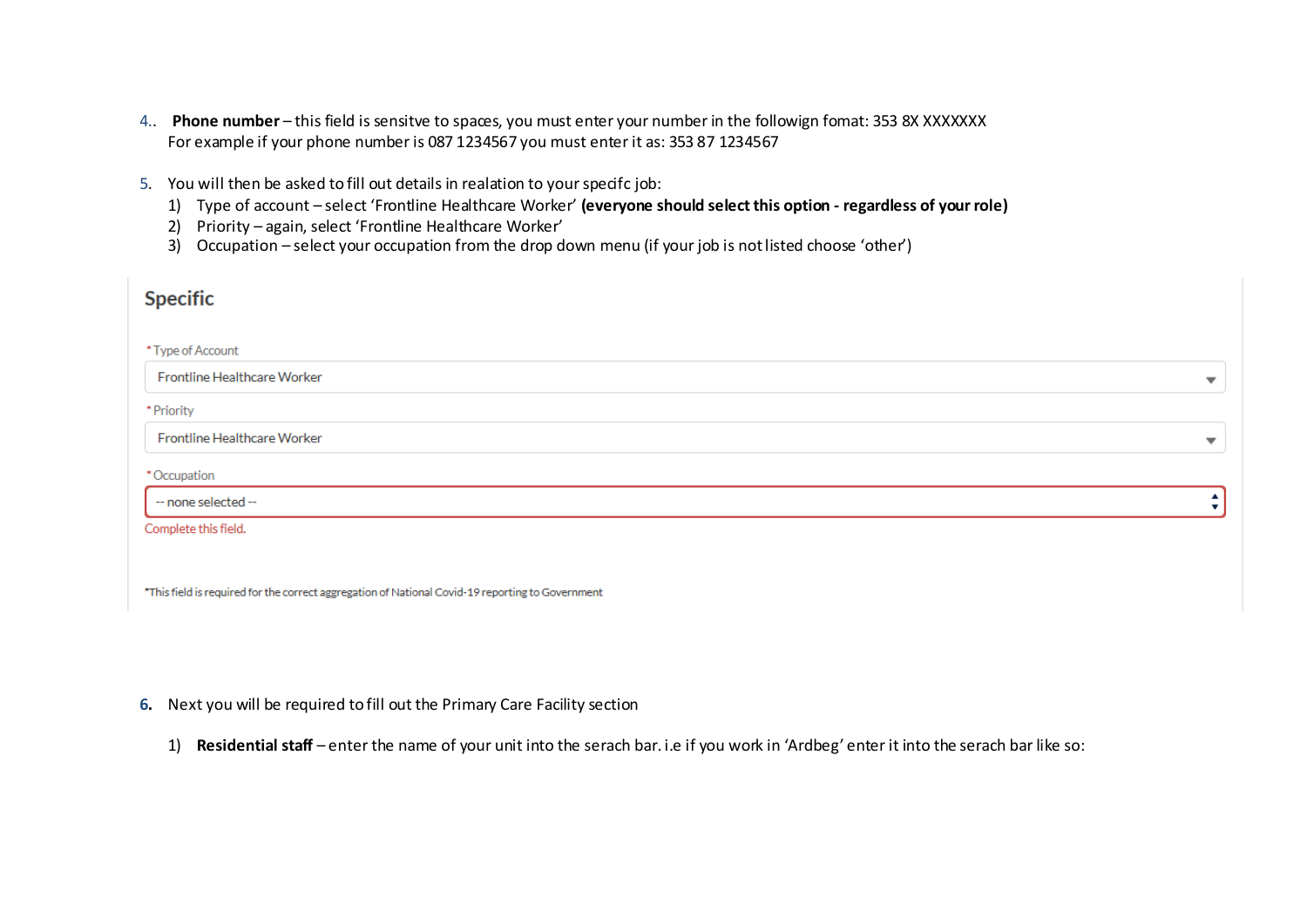## **Primary Health Care Facility**

\*Please select the Primary Health Care Facility where you work at.

| ardbeg            |                            |               | -Select County-<br>$\overline{\phantom{a}}$ | -Select Type- | $\overline{\phantom{a}}$ | Find | Reset |
|-------------------|----------------------------|---------------|---------------------------------------------|---------------|--------------------------|------|-------|
| <b>Select</b>     | <b>Healthcare Facility</b> | County        | <b>Type</b>                                 |               |                          |      |       |
| $_{\circledcirc}$ | Ardbeg                     | <b>Dublin</b> | <b>Disability Residential</b>               |               |                          |      |       |

2) **Non Residential (All other areas) –** select the location as 'Dublin' and type as 'Community Group' and click 'Find'. This will bring us CHO 6 and CHO 9. Please select your relavant area depending on your location.